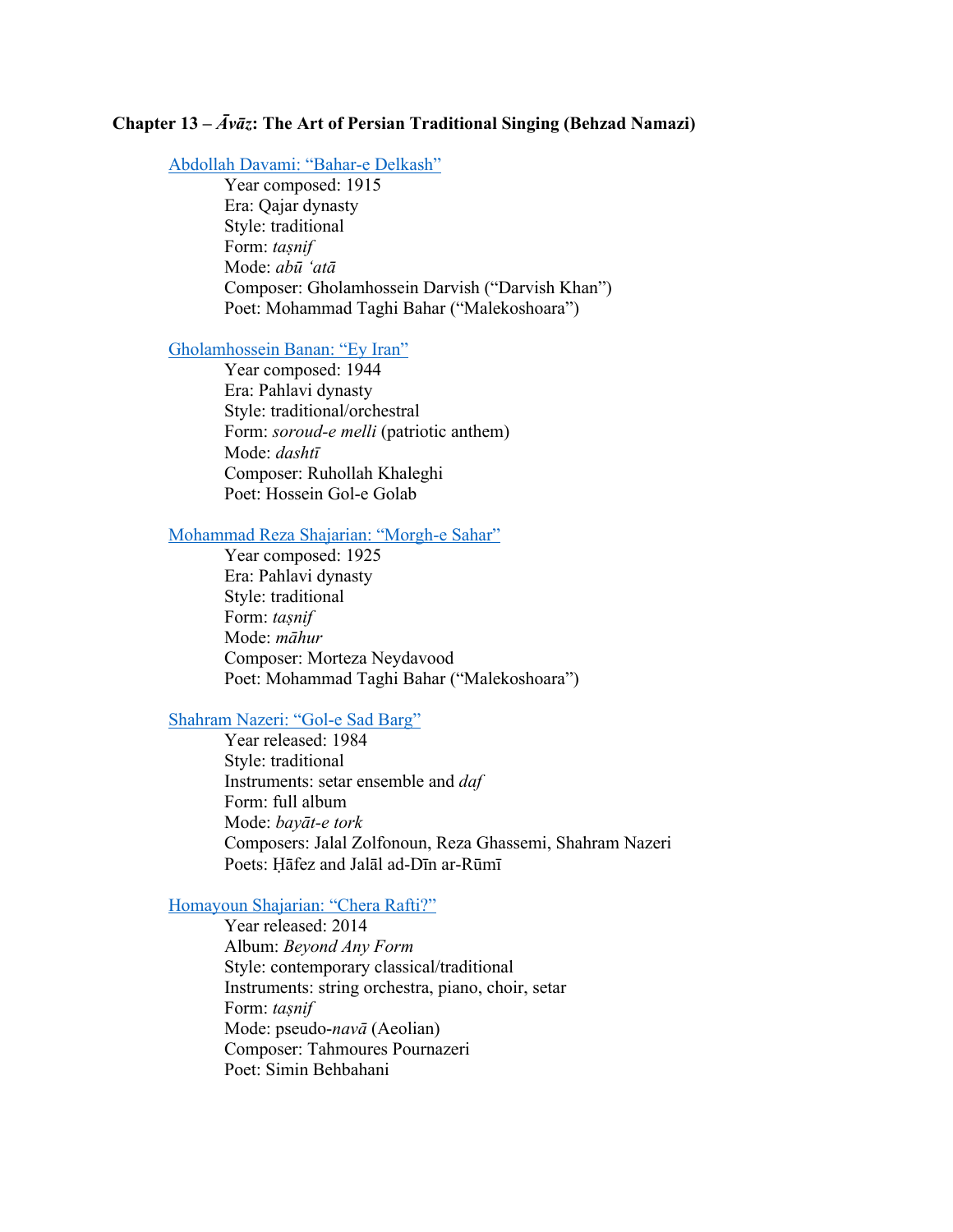### Homayoun Shajarian: "Ba Man Sanama"

Year released: 2014 Album: *Arayesh-e Ghaliz* ("Heavy Makeup") Style: modern rock/traditional fusion Instruments: electric guitar, drum-set, keyboard, bass guitar Form: *taṣnif* Mode: *homāyun* Composer: Sohrab Pournazeri Poet: Jalāl ad-Dīn ar-Rūmī

### Bamdad Falahati: "Saz-o āvāz"

Year performed: 2013 Live Performance: Nafir Ensemble concert in Iran Style: traditional Instrument: nay (accompaniment) Form: *saz-o avaz* (vocal improvisation section) Mode: *shūr* Poet: Hafez Poem: Qazal #53

#### Akbar Golpayegani: *Taḥrir* (traditional vocal technique)

\*Compilation of "Golpa" performing *tahrir-e chakkoshi* and *tahrir-e bolboli* techniques.

# Rastak Ensemble: "Biu Barimesh"

Style: folk song from Khuzestan region Form: strophic folk song + *āvāz* interlude/postlude Mode: *abū 'atā* (also performed in *shushtari*) Composer/Lyricist: Unknown (folklore). **\***Year released: 2016 **\***Album: *Miyane Khorshidhaye Hamishe* ("Among Eternal Suns") **\***Arrangement: Rastak Ensemble (vocalist: Behzad Moradi)

### Hossein Hamedanian: "Mobarak Baad"

Year composed: ca. 1955 Era: Pahlavi dynasty Style: *koocheh bazari* wedding song Form: *taraneh* Mode: *chāhārgāh* Composer and Lyricist: Hossein Hamedanian

# Viguen: "Mahtab"

Year premiered: ca. 1950 Era: Pahlavi dynasty Style: pop song (considered the first-ever Persian pop song) Instruments: electric guitar, bass guitar, drum set, violin, accordion Form: verse-chorus song form (ABAB) Songwriter: Viguen Derderian